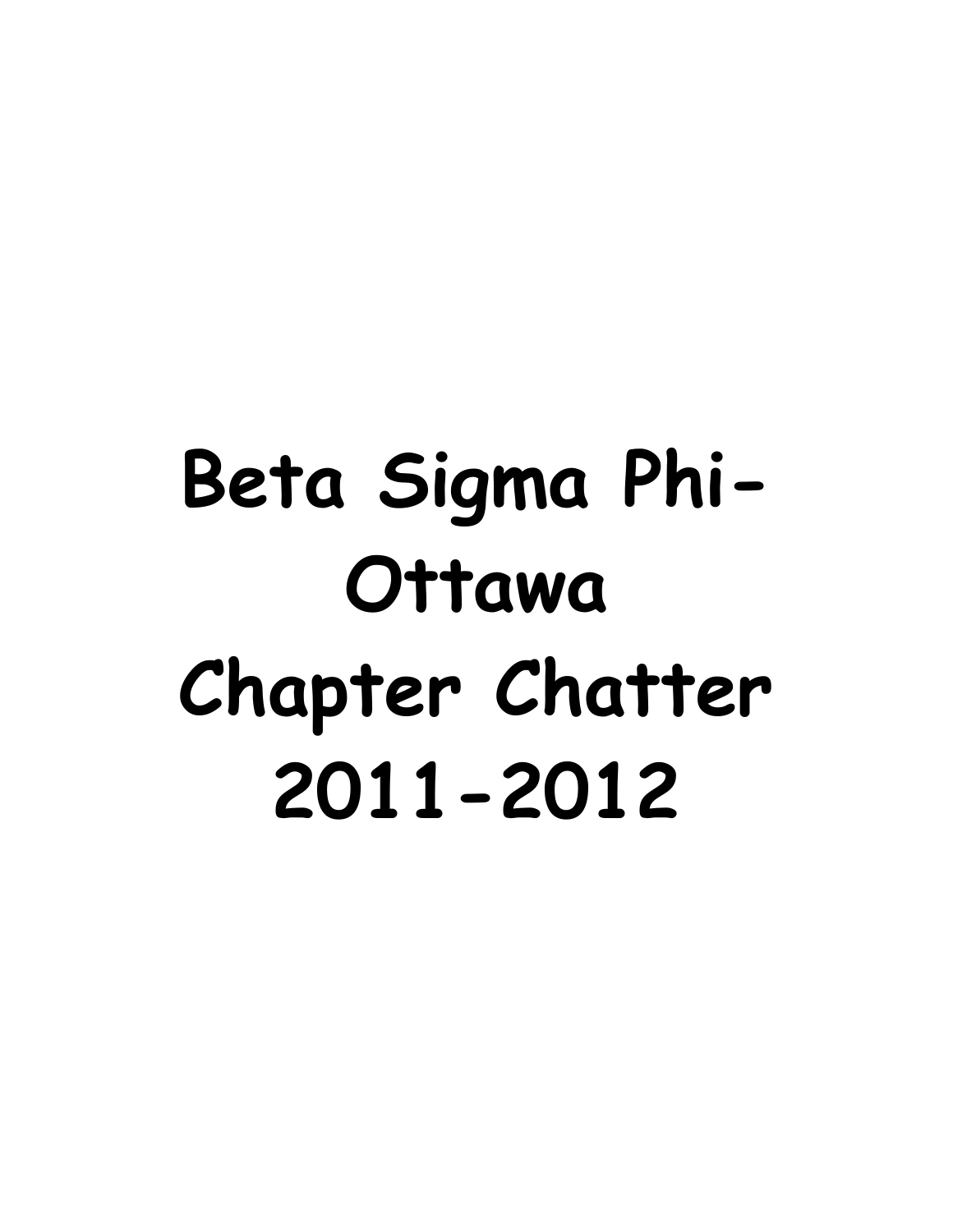#### **Founder's Day Honours 2012**

#### **In Memoriam:**

Dorthy Hoey, Alpha Theta Master Joyce Shearer, Alpha Master Jean Pigott, Honorary Mamber Geri Wells, Laureate Alpha Upsilon

#### **Order of the Rose:**

Paula Bailey, Xi Alpha Lambda Shelagh Rolston, Preceptor Alpha Theta

#### **Golden Circle:**

Dawn Bailey, Laureate Epsilon Gamma Donna Getz, Laureate Lambda Anna Ruth Hanlon, Alpha Upsilon Master Laura Metcalfe, Alpha Upsilon Master Marilyn Trudeau, Alpha Upsilon Master Marjorie Wickens, Beta Rho Master Mildred Ross, Theta Master

#### **Diamond Circle:**

Margaret Holland, Alpha Theta Master Marguerite Walsh, Beta Master Shirley Armstrong, Beta Eta Master Rosemarie Dow, Brockville Nu Master Muriel Greene, Brockville Nu Master

#### **65 Years:**

Grace Sutherland, Alpha Master Ruth Stockley, Beta Master

#### **Pledges:**

Patricia Elliott, Xi Chi Eleanor Patenaude, Preceptor Alpha Theta

#### **Re-Installments:**

Darcia Isenor, Xi Chi Jill Buckingham, Preceptor Alpha Theta

#### **Transferees:**

Michelle McNichol, Preceptor alpha Theta

#### **City Council Honorary Member:**

Carolyn Wald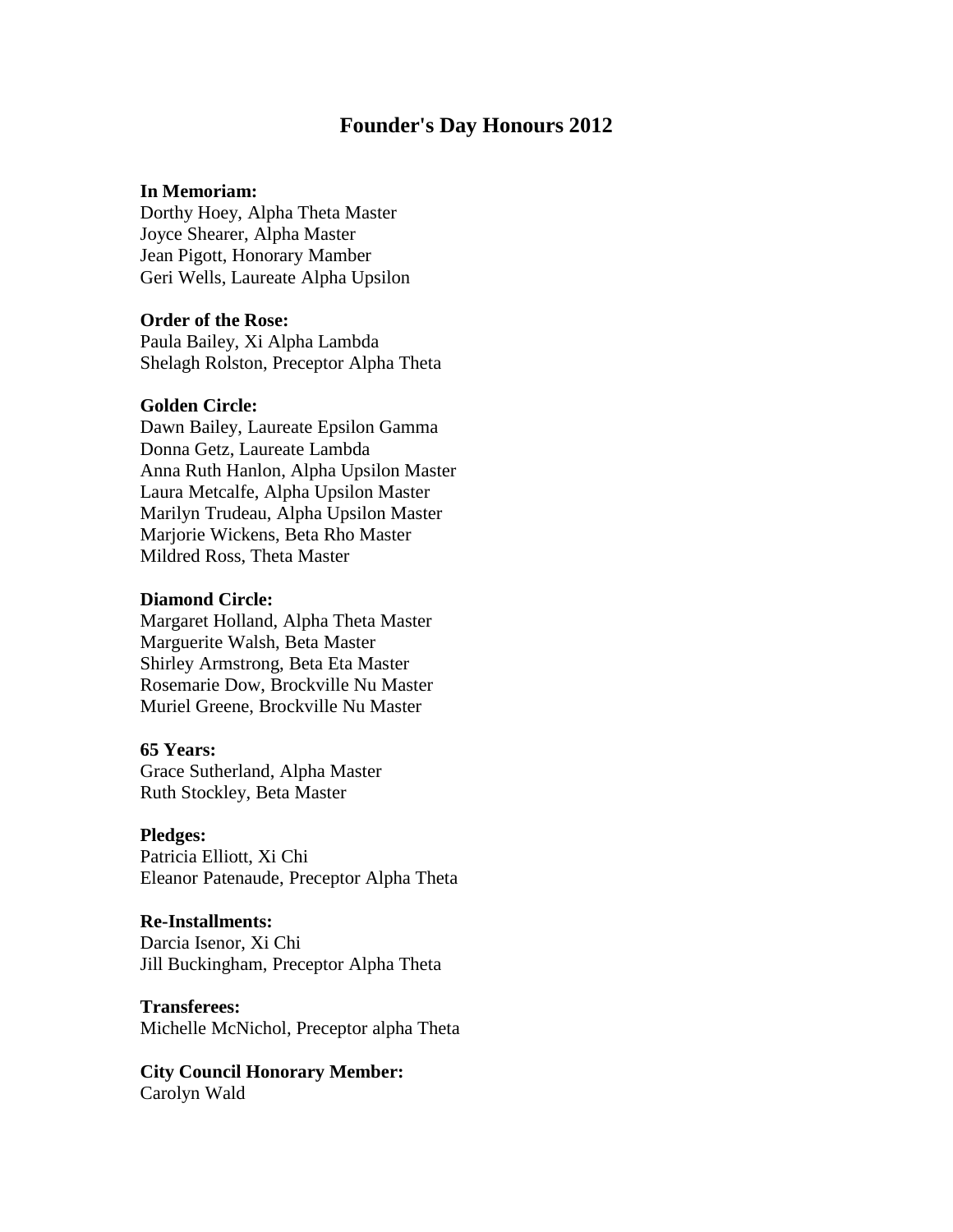| LUI LUIL UIJIGIJ UI LIIG TUUI |                          |
|-------------------------------|--------------------------|
| <b>Chapter Name</b>           | <b>Sister Name</b>       |
| <b>Beta Eta Master</b>        | <b>Shirley Armstrong</b> |
| Laureate Lambda               | Donna Getz               |
| Laureate Phi                  | Lorraine Langill         |
| Laureate Alpha Iota           | Olivia Thompson          |
| Laureate Alpha Upsilon        | Cherolyn Landry          |
| Preceptor Epsilon Eta         | Pat Turner               |
| XI Chi                        | <b>Susan McKeever</b>    |
| Xi Alpha Lambda               | Paula Bailey             |
| Sigma                         | Nancy Jones              |

#### **2011-2012 Sisters of the Year**

### **ALPHA MASTER Chapter Chatter 2011-2012**

**ALPHA MASTER Chapter** has had another successful year. As this one comes to an end, we are devastated to report the passing of our beloved Sister, Barbara McCulloch. Barb was a source of great strength to us. Despite her many medical problems, she kept a positive attitude - nothing was impossible! Most important to Barb was that she was able to attend our 80th Founder's Day, despite being in great pain. We shall miss her terribly.

#### **SOCIAL**

Beginning Day saw us dining at The New Dubrovnik. October we were hosted by Bonnie Bjerke; November found us brown-bagging at Audrey's to plan the Memorial Service for Joyce Shearer. Our Christmas luncheon was at Zoe's Restaurant in the Chateau Laurier, followed by an exchange of gifts. January found us at the Little Turkish Village Restaurant. February we were off to Capone's. March it was Boston Pizza. Our April outing was at the Buffet Yangming (where a lone "gentleman" sat near us but hidden by a palm tree managed to fill up at the buffet then slipped out without paying)! We also turned out en masse for Founder's Day, with the exception of our President, Audrey Couzens, who was ill and unable to sit at the Guest Table with Karen Waldo and Grete Hale. Our dear Sister Barb McCulloch hosted us at her Retirement Home on April 25th. Little did we know this would be the last time we would all be with her. Our May outing is to the new IKEA store (I understand it's a 5 km. treck to get out!). And our tradition continues to have our June Wind-up Luncheon at Madeleine Haynes' home in Gatineau East. It's always a wonderful way to close out our Sorority year! I believe we still qualify as active *social butterflies***!**

#### **SERVICE**

We supported the **INTERNATIONAL ENDOWMENT FUND** and the **M.S. Christmas Party.**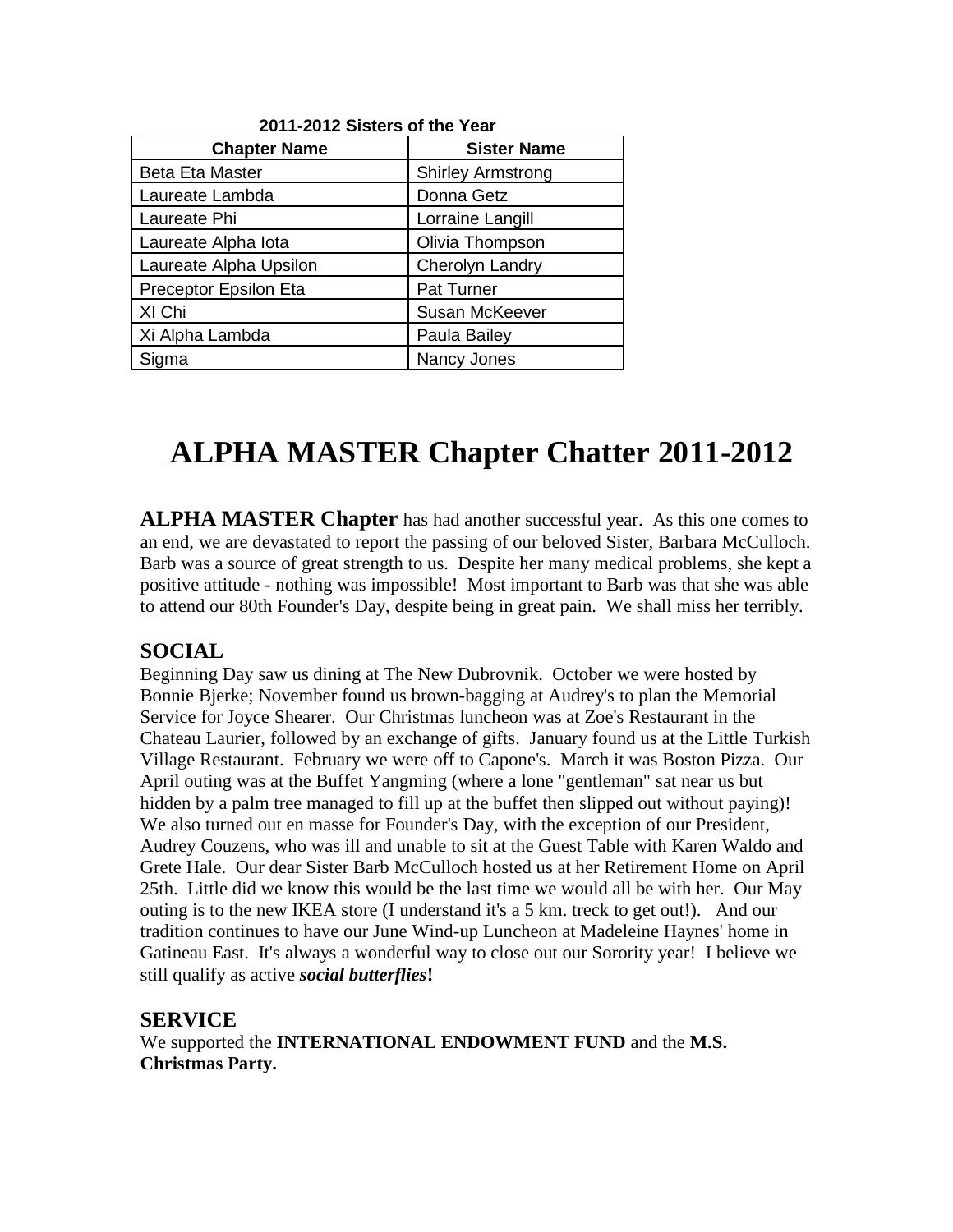#### **PROGRAM**

We meet twice a month. Our first meeting takes the form of a Luncheon at a restaurant. The Hostess for our Business Meeting provides a scrumptious lunch, sometimes complete with wine, and then the Program is presented, followed by the business portion. This *lifestyle* fits very nicely into our **Master Mode**. Check out the following to see what we've been up to:

September - Catch-up on summer activities. October - Joyce Shearer - Her impact on Sorority. November - Trip to China -Slide/talk by Earla Hynes plus a full-course Chinese meal. December - Christmas Party and Gift Exchange. January - Planning our Fall Basket Project April -Master Ritual, 65th Ritual. May - Installation of Officers and Revealing Secret Sisters. Wind-up Party at Madeleine's.

#### **ETCETERA. . . . .**

**Memorial Service** held December 1, 2011 for **Joyce Shearer**. It was conducted by our President, Audrey Couzens and we wish to **Thank** all of our Sisters for their cards and support as we mourned the passing of our Matriarch.

We continue to support City Council at all their planned functions. We admire the dedication and enthusiasm of the outgoing Council. They have made attending Council meetings a real joy.

**Congratulations** to **Grace Sutherland** on receiving her **65 Year Award** at **Founder's Day**. Now that's real dedication!

Once again, **Deanna Herbert**, a former member of Alpha Master now living in Ingleside, joined us at **Founder's Day**. She will also join us at our May 30th social at Earla Hynes' home.

**Congratulations** to **Madeleine Haynes** and **Earla Hynes who** received their **Master Degree** on April 25th.

We honoured **Grace Sutherland** with a **Special Ritual** on April 25th for her **65 Years** in Beta Sigma Phi. She was presented with one dozen Yellow Roses.

We still miss **Betty Carr** at our meetings and luncheons as she is unable to get out and about. We want her to know she is in our thoughts.

Last, but not least, **Congratulations** to our **TORCHBEARERS** - Bonnie Bjerke, Betty Carr, Audrey Couzens, Dency Sharkey, Grace Sutherland and Dianne Wheeler.

#### Our **OFFICERS** for **2012-2013**:

President - Audrey Couzens Vice-President - Madeleine Haynes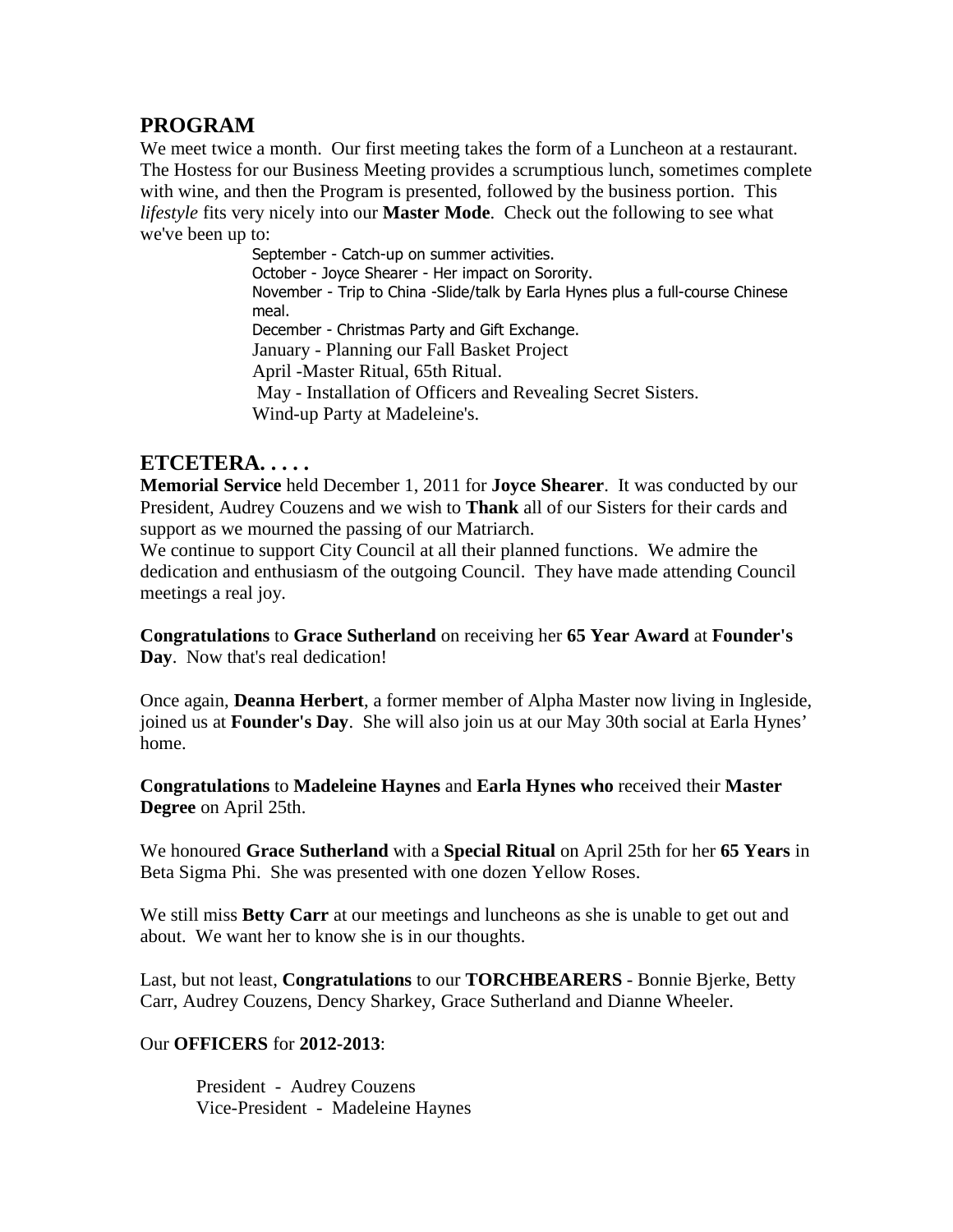Treasurer - Dency Sharkey Recording Secretary - Jackie Brewe Corresponding Secretary - Dianne Wheeler City Council Rep - Rotating

I know....same old, same old! We're just so comfortable in our positions - we can do it in our sleep!

In conclusion.....Remember

## Where There's A Will -- There's Relatives! and...

Have a Great Summer

Dianne L. Wheeler CC Representative May 1, 2012

#### CHAPTER CHATTER

APRIL 2012 ALPHA UPSILON MASTER

We began our year with our annual outdoor dinner in Louise's garden, getting caught up on each of our summer activities.

Programs ranged from serious themes to more lighthearted ones – Writing our Life Stories, a Guest Speaker on Christmas traditions in Holland before WW11, Newspaper hot topics such as the Shafia Trial, The Titanic Sinking, The Halifax Explosion of 1917, Lighter programs dealt with such topics as What Bugs You, Family Customs and Traditions, and Tchotchkes and Treasures, where we brought "things" large or small which had special meaning for us.

Our social activities included – the popular Guess Who's Coming to Lunch, mixed dinner do's, our annual party with Santa who always tells us like it is!, our Valentine lunch, our windup celebration dinner for the year, and the annual getaway to the cottage in the Gatineau. We look forward to being entertained by Laureate Alpha Omicron in May. Three sisters reached the 50 year mark in Sorority – Ruth Hanlon, Laura Metcalfe, and Marilyn Trudeau. As is our custom, they'll be feted (or roasted ) in the chapter soon. We may be aging, but our minds and sisters keep us going!

Audrey McAllum Recording Secretary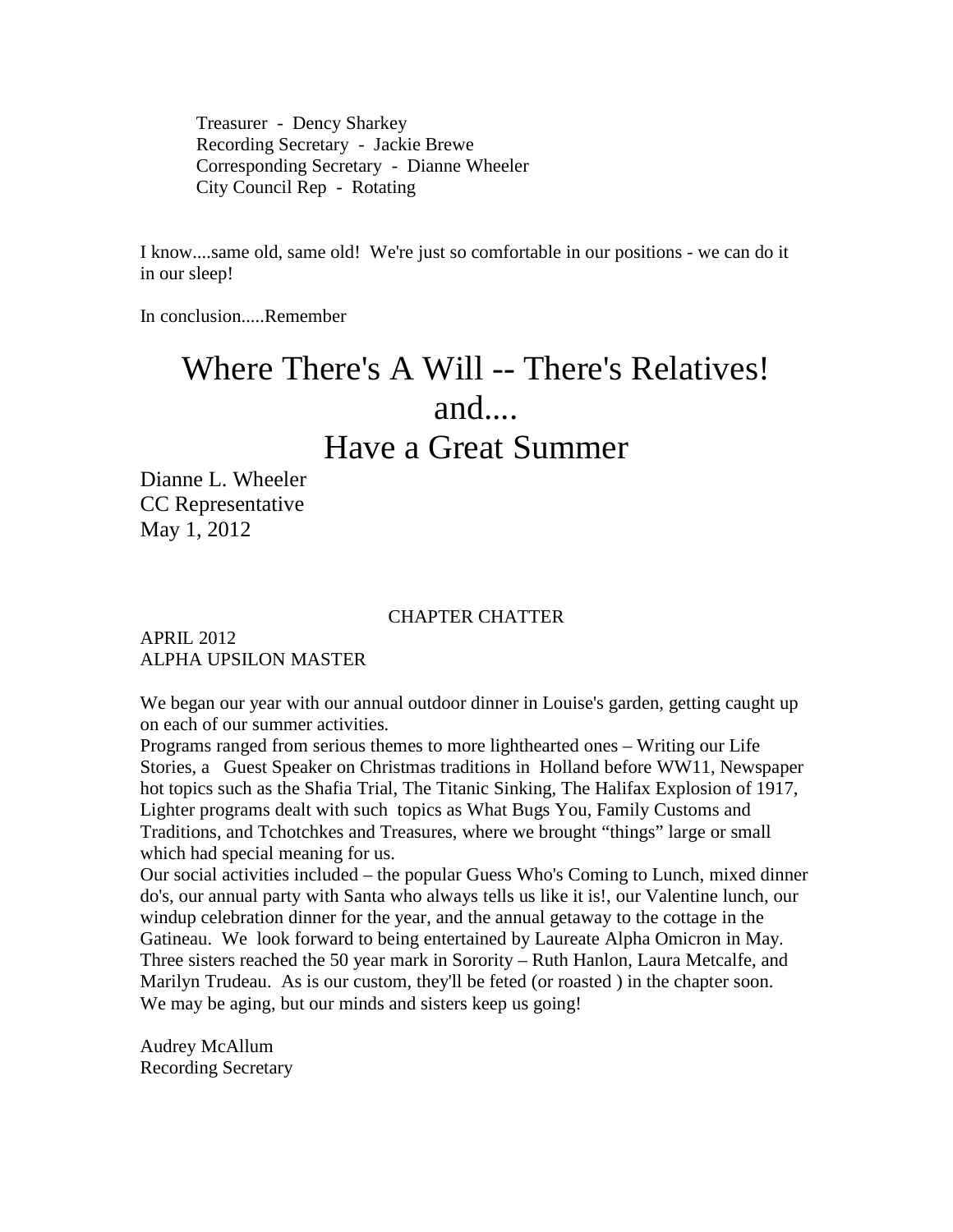#### Beta Rho Master - Chapter Chatter 2011/2012

Beta Rho Master has had an interesting year with our theme "Countries of the World". Beginning Day saw members sharing their summer experiences. In keeping with the theme, the Greely Player Singers entertained us at our first meeting with a Singing Journey around the World. What a wonderful way to start the year. Our members shared their travel experiences to countries such as Spain, Poland, New Zealand, Germany, Saudi Arabia, South Wales, the Baltic Sea, Finland and the Panama Canal. A short movie described the similarities and differences between Peru and Argentina and highlighted their music and dancing. Souvenirs and food specialties of the countries were also incorporated into our meetings.

This year we entertained Laureate Epsilon Gamma. The "Countries of the World" lunch had Danish, French and Canadian cheeses, French pâté, tea sandwiches and desserts from Poland, Wales, Scotland, England, Ireland and Germany. Guests and Chapter members brought an item from their travels or cultural heritage for a Show and Tell session. It was quite interesting to hear about these items, their history or provenance and their importance to the beholder. The exchange demonstrated the multi ethnicity and the wealth of cultural knowledge of our two Chapters.

Marjorie Wickens celebrated 50 years of membership in Beta Sigma Phi and received the Golden Circle award. Diane Daka progressed to the Ritual of Jewel. Members attended the City Council Christmas Meeting and the Mini Convention & Founder's Day events. We held our traditional mixed Fall Dinner and Christmas Dinner and our members Christmas Dinner where annual traditions are followed. Our Games Night in February saw us playing Bananagram and Mexican Train.

Our Service efforts were directed to the Hospice at May Court; they offer home support, day hospice, family support and residential care programs, We had clothing drives for The Well. We support all City Council service projects and provide financial assistance to International projects. Children's books and a fruit basket provided Christmas cheer to one of our members on leave of absence to take care of her grandchildren. Our members continue to be very active as volunteers in the community throughout the year.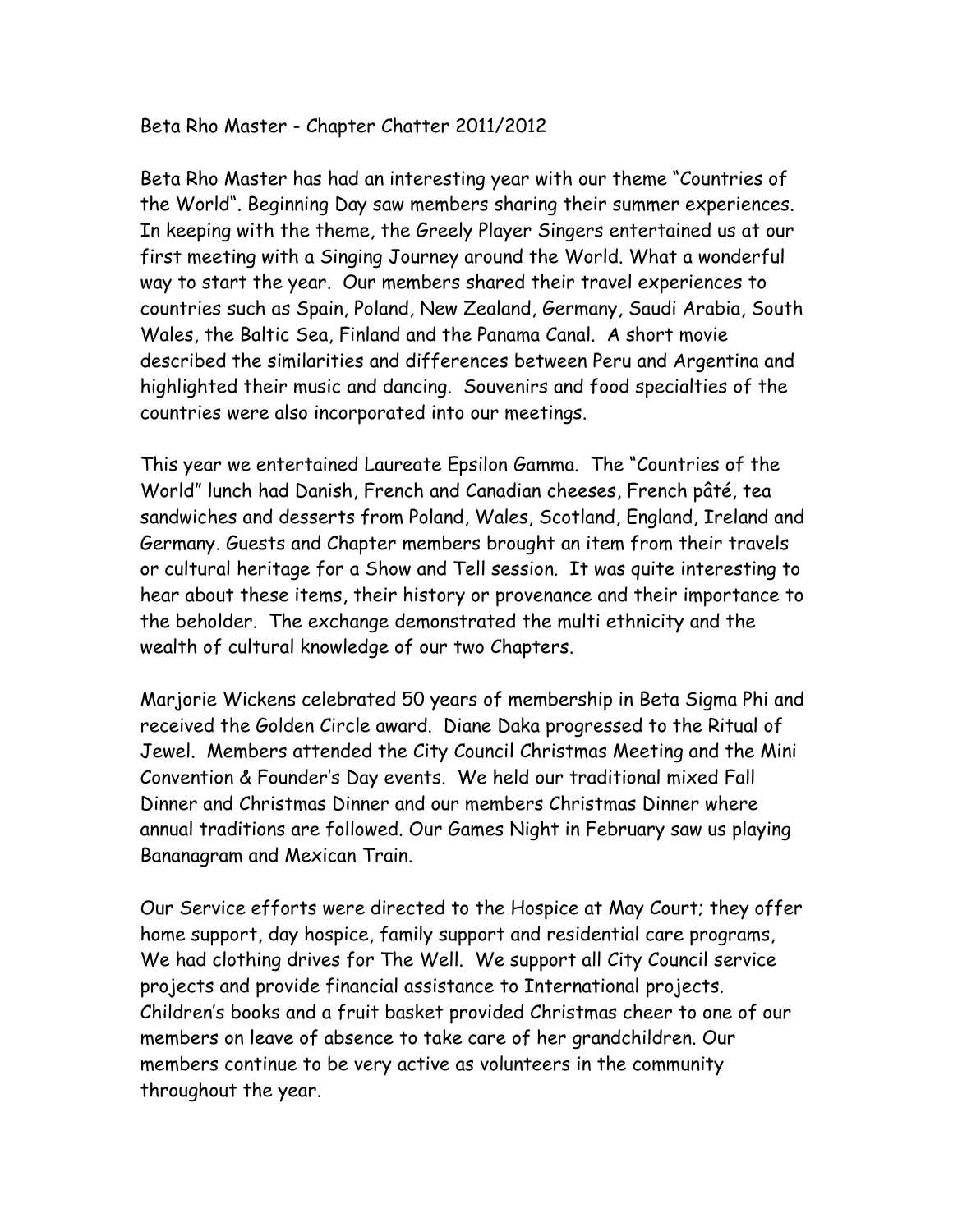Our President Bobbie Mattocks and our City Council Rep are looking forward to the May convention in Stratford. Our Chapter Birthday Party and the Closing Mixed Social will see the end of the 2011/2012 year.

We wish all Ottawa Chapters a wonderful summer.

#### **BETA ETA MASTER**

Beginning Day was held on a hot humid Sunday August 20, 2012 at the home of Margaret Burman in Carp. As always, our resident horticulturist Margaret provided an attractive outdoor scenario for the annual event. Following a delicious Pot Luck lunch, president Shirley Armstrong conducted a brief meeting while the husbands who had joined us for lunch visited.

The second and fourth Wednesdays found us at Macie's Best Western on Carling Avenue, Café 1274, for our regular luncheon meetings. It's been enjoyable for the girls to order from the menu without any of the necessary preparations in individual homes.

Our sister Ann Hansford passed away. Some sisters attended a family service and we held a Beta Sigma Phi memorial in the chapter. We also lost a special gentleman in the person of sister Dorothy Newton's husband Don who also passed away. Girls who knew Don shared pleasant reflections of Don with Dorothy at the same ritual. Thoughts were warming to the heart.

In Service the chapter continued our musical Sing Alongs at the Perley as well as assisting with the birthday celebrations of residents, supported the Ottawa Mission for Christmas dinners, in lieu of sending Christmas cards to each other we made a monetary donation to the Alzhiemers Association and supported the City Council MS Party. Donations were made to the local Shenkman and Ron Maslin Theatres. We supported plans of other chapters and members carried out many individual service endeavours during the year.

The Ways and Means committee held a most successful auction with articles supplied by members. With enthusiastic participation the event covered all the budget requirements!

For Socials sisters attended the City Council Christmas Party and AGM meeting being involved in the Silent Auctions. Our Christmas Party was held at the Rose Bowl restaurant. It included the exchange of gifts and the sharing of a delightful story by Sally King entitled A Porcupine in a Pine Tree.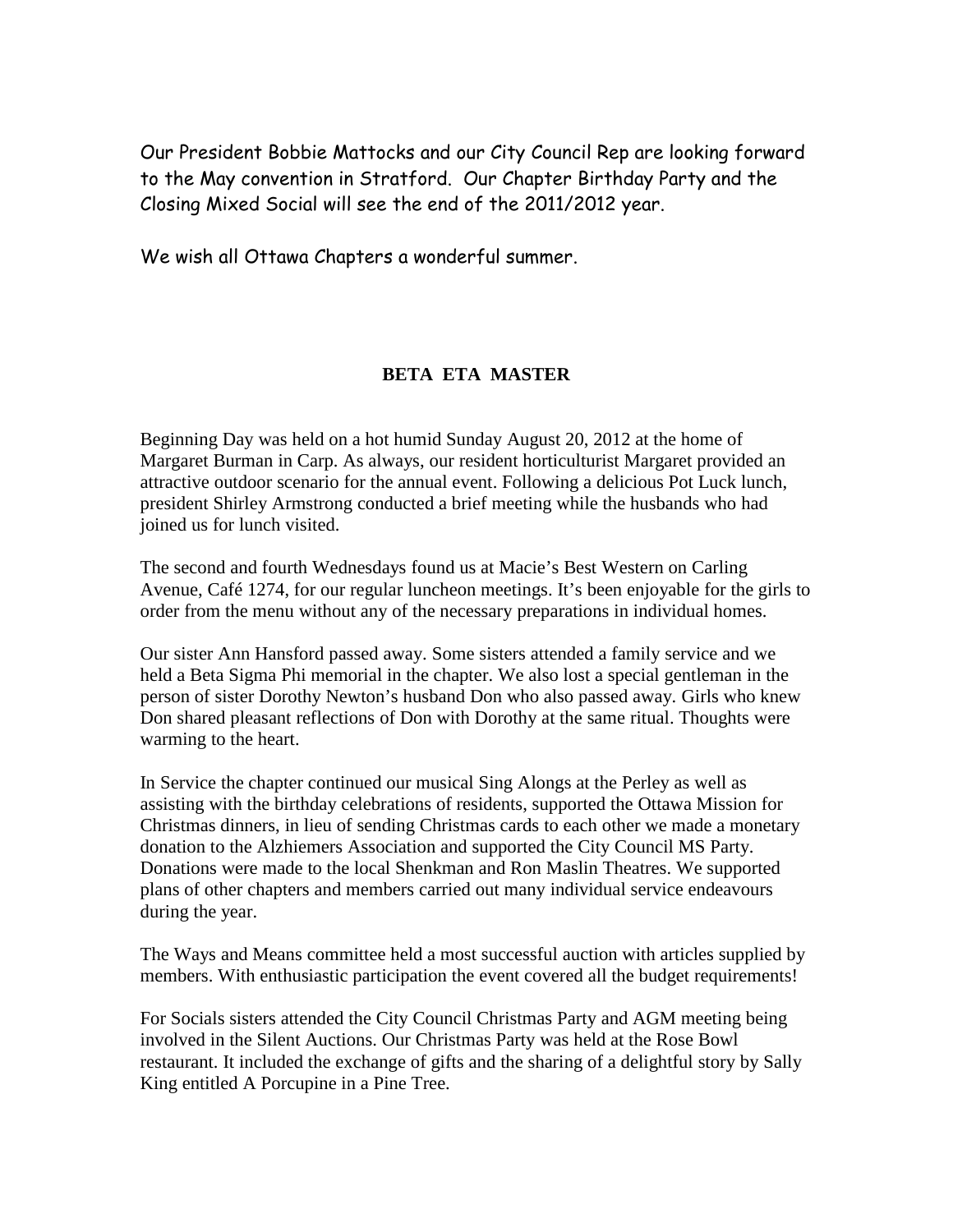We had a mixed Pot Luck luncheon and visiting at the home of Carol Dunn. Our girls attended the Anniversary party for Joan Carroll-Watts and Robert at the Amberwood Country Club. It was a delightful occasion with Western Theme decorations and even the arrival of a horse! Sisters who attended the mini convention for the celebration of Founder's Day and Ottawa's 75th experienced an awesome time. Congratulations were the order of the day for our Shirley Armstrong who was Girl of the Year and received recognition for her  $60<sup>th</sup>$  year in Beta Sigma Phi. It was an outstanding occasion! The chapter's birthday anniversary was celebrated at the home of Marie Balfour in May. As usual the Pot Luck lunch was delectable, complete with birthday cake. A memorial service and brief meeting followed. We revealed Secret Pals with the exchange of gifts. A picnic and social time is planned for the end of the year at Britannia Beach.

Our members were proud of Joan Peach's son Ian when he was appointed as Dean of the Law Faculty, University of New Brunswick but were saddened to recently learn of massive injuries received in an automobile accident. He is now mending and reports are encouraging indeed.

Marie Balfour - Stevens, our corresponding secretary had a very busy year sending cards and letters which she writes in her perfect way with words!

Some interesting programs were sharing family photos, Hallowe'en and Remembrance Day themes, wearing red and playing Valentine's trivia and personal happenings in the lives of our sisters including reflections of trips and happenings such as Margaret Burman to Newfoundland for the marriage of her granddaughter Kelly Ann, Joan Peach to Halifax and Fredericton to visit family, Carol Dunn to Winnipeg for the induction of her husband's sport team into a sports Hall of Fame, Joan Marr's daughter took the family to the Chateau Laurier to attend the full course Titanic Dinner, Marie Balfour - Stevens and husband John celebrated 80<sup>th</sup> and 90<sup>th</sup> birthdays respectfully and travelled to England to be with family.

We are grateful for the sorority year that has passed and look forward to Beginning Day for the 2012 - 2013 year but not before a summer's R and R!

Respectfully submitted by Sally King

#### Beta Rho Master - Chapter Chatter 2011/2012

Beta Rho Master has had an interesting year with our theme "Countries of the World". Beginning Day saw members sharing their summer experiences. In keeping with the theme, the Greely Player Singers entertained us at our first meeting with a Singing Journey around the World. What a wonderful way to start the year. Our members shared their travel experiences to countries such as Spain, Poland, New Zealand, Germany, Saudi Arabia, South Wales, the Baltic Sea, Finland and the Panama Canal. A short movie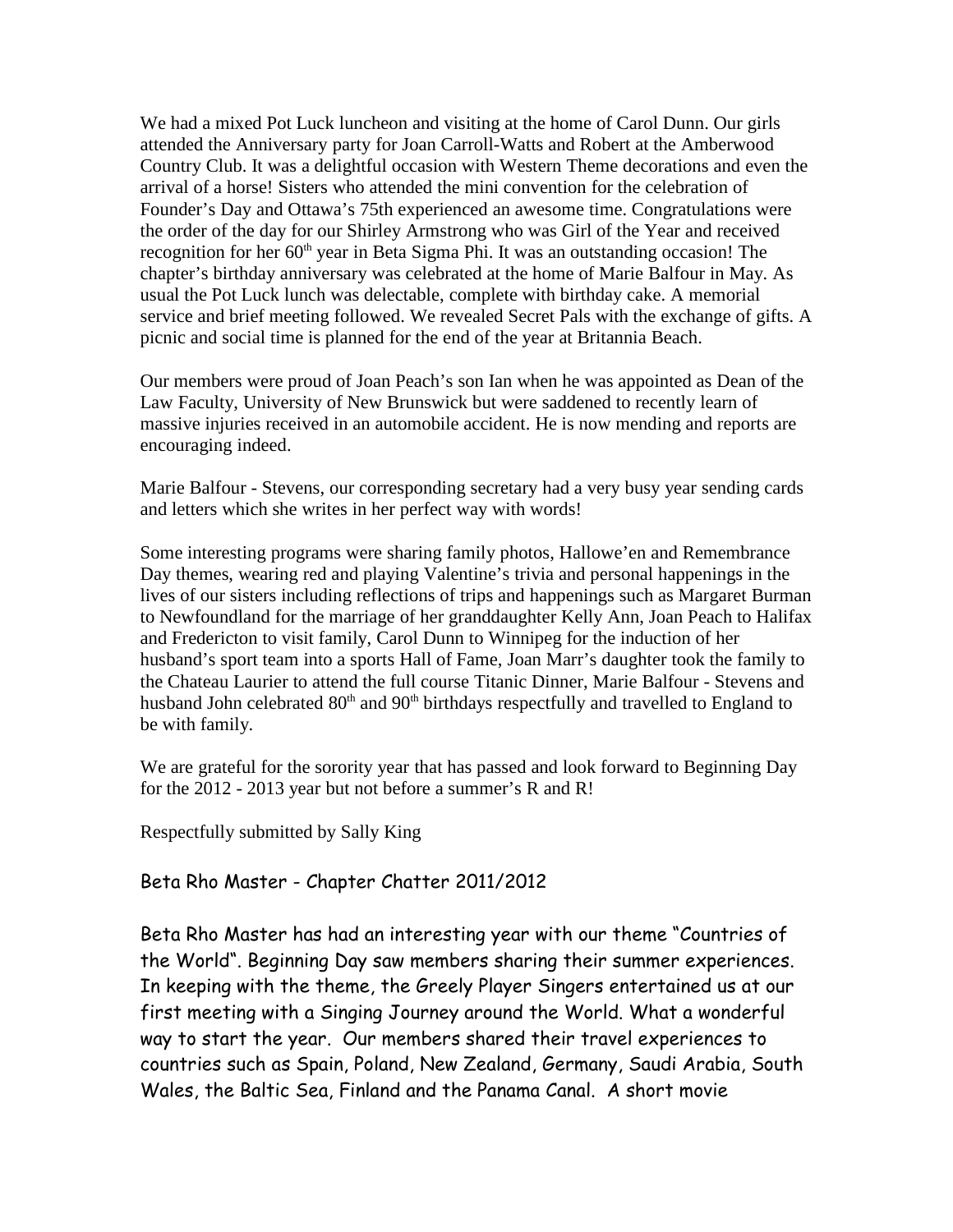described the similarities and differences between Peru and Argentina and highlighted their music and dancing. Souvenirs and food specialties of the countries were also incorporated into our meetings.

This year we entertained Laureate Epsilon Gamma. The "Countries of the World" lunch had Danish, French and Canadian cheeses, French pâté, tea sandwiches and desserts from Poland, Wales, Scotland, England, Ireland and Germany. Guests and Chapter members brought an item from their travels or cultural heritage for a Show and Tell session. It was quite interesting to hear about these items, their history or provenance and their importance to the beholder. The exchange demonstrated the multi ethnicity and the wealth of cultural knowledge of our two Chapters.

Marjorie Wickens celebrated 50 years of membership in Beta Sigma Phi and received the Golden Circle award. Diane Daka progressed to the Ritual of Jewel. Members attended the City Council Christmas Meeting and the Mini Convention & Founder's Day events. We held our traditional mixed Fall Dinner and Christmas Dinner and our members Christmas Dinner where annual traditions are followed. Our Games Night in February saw us playing Bananagram and Mexican Train.

Our Service efforts were directed to the Hospice at May Court; they offer home support, day hospice, family support and residential care programs, We had clothing drives for The Well. We support all City Council service projects and provide financial assistance to International projects. Children's books and a fruit basket provided Christmas cheer to one of our members on leave of absence to take care of her grandchildren. Our members continue to be very active as volunteers in the community throughout the year.

Our President Bobbie Mattocks and our City Council Rep are looking forward to the May convention in Stratford. Our Chapter Birthday Party and the Closing Mixed Social will see the end of the 2011/2012 year.

We wish all Ottawa Chapters a wonderful summer.

Respectfully submitted by: Denise Lalonde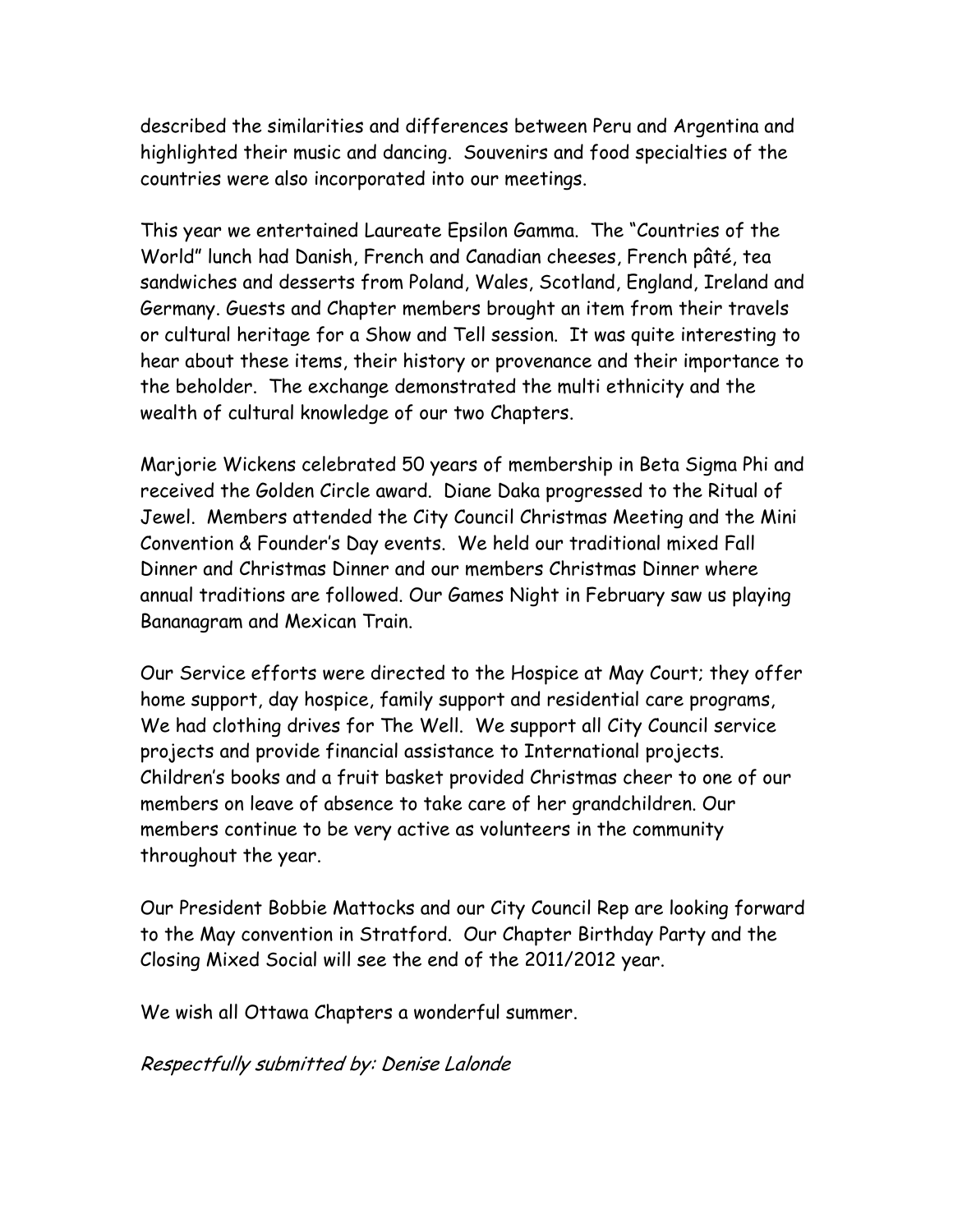Laureate Alpha Omicron

Laureate Alpha Omicron is a busy involved chapter. Our Beginning Day this year was an Afternoon Tea at the Shallows Restaurant. We have had four mixed socials. Our Fall social was Dinner and an evening of fun at Rideau Carleton Raceway. A few members were lucky! At Christmas we had a Wine and Cheese Afternoon to toast in the Holiday season. Our Spring Social was a St. Patrick's Day with a corned beef and cabbage dinner prepared by some sisters. I am sure our finale will be fun too!

Our chapter made sandwiches and baked sweets to entertain at the Christmas City Council meeting.

Our Ways and Means have been busy getting all members involved in Community events, inventory at Pantry Plus (thanks to Linda Chenier) and collecting aluminum cans to be sold. The monies made from selling cans will go to Kids come  $1<sup>st</sup>$  to support Autism.

Our other service project was donating to MS through City Council, and a donation to Salvation Army.

We have participated in many interesting cultural programs from tasting olives from Greece and Turkey, sharing mementos from our past, to visiting a 91year old artist studio to view his wonderful paintings and Gender Reassignment.

We look forward to entertaining Alpha Upsilon Master in May. Several sisters got up early to celebrate the Royal Wedding in April.

#### **Chapter History Laureate Phi Chapter – 2011-2012**

This year marked Laureate Phi's 30<sup>th</sup> birthday. We celebrated this eventful year carrying forward and giving continuity to our long lasting traditions but also moving forward with what we hope to be new found traditions. We also welcomed a transferee, Lorraine Elsworth from Cornerbrook Newfoundland, and she fits right in!

As per tradition, September marked the beginning of our year together and we enjoyed a fun filled day spent in the tiny hamlet of Balderson located between Perth and Lanark. Our Programs were in keeping with this year's Theme and continued to attest to our Chapter's tradition of friendship, personal growth and practical knowledge. Our presentations started with a look at Laureate Phi over the years; which affirmed the bond of friendship and sisterhood that we share, and highlighted the traditions that we have built over the course of our 30 years. Our presentations enlightened us on the traditions of different cultures, holiday traditions and the yummy history of desserts. We learned about mental health disorders and talked about breaking down barriers. We talked about Mother's Day Traditions, had a presentation on poetry and learned about Facebook, our Chapter's new traditions of being among friends. In addition, we were given an overview of today's digital culture and we now take advantage of the digital world of communication. Our new traditions include sharing our Chapters minutes, calendar, and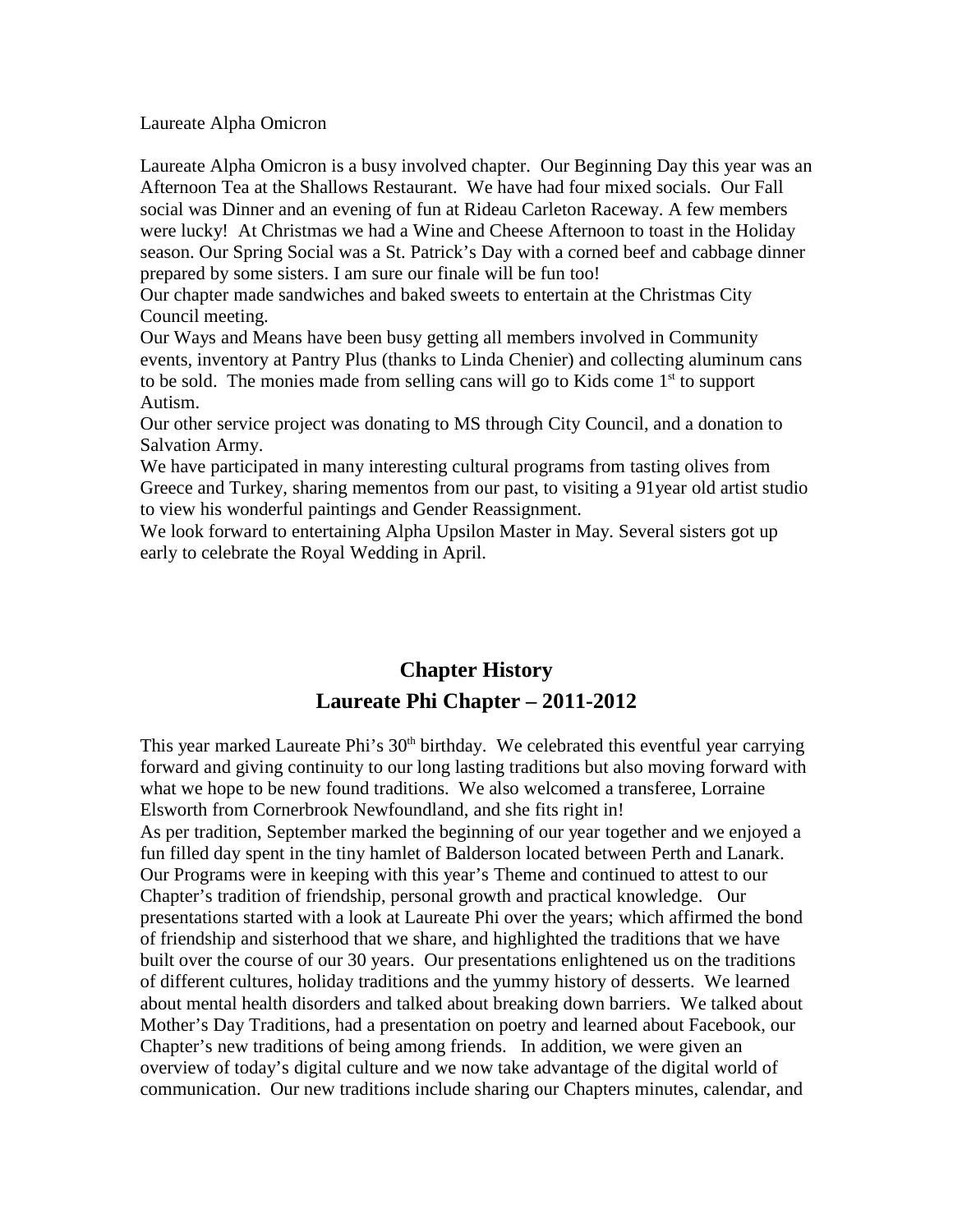photos online. We also setup a website and Facebook page not only to share information, documents and photos with our sisters but also to promote our Sorority and the service programs that we undertake. With these new traditions, our scrapbook and history are more accessible for years to come. We archived our paper records this year and have now gone digital!

In keeping with our long-standing traditions, social events were a focal point this year as well. We enjoyed an Urban Quest in downtown Ottawa, a Holiday celebration at Algonquin College "Restaurant International", a "Guess Who's Coming to Dinner" event and our annual St-Patrick's day celebration. This year we were entertained by the Perceptor Delta Epsilon Chapter. We also enjoyed this year's mini convention and Founders' Day event. We are preparing for Prom Night in June, a mixed social event and fundraiser, and are looking forward to our Girls Year End Party.

Traditions that we have created and are carrying forward give continuity and recognition to our Sorority's motto of Life, Learning and Friendship.

We wish all of our sisters' good health, happiness and a wonderful summer! Submitted by

Danielle Balfour, Recording Secretary

#### *Preceptor Alpha Theta 2011-2012*

Wow! It seems like only yesterday that members of Preceptor Alpha Theta were enjoying a relaxing day at the Spa Nordik for Beginning Day and now we're already at the beginning of May! Fortunately for us, the sorority year will continue throughout the summer!

With the participation of two of our members on the Executive of Ottawa City Council, our meetings and events were filled with guests, in fact, there was seldom an occasion where we weren't making new friends. By the end of the year, we had successfully welcomed back a transferee and two new pledges. We also conferred the Master degree on two of our members – Congratulations!

Our dance cards were pretty full as we enjoyed several socials throughout the year, notably, the mixed Night at the Races and the Halloween Spooktacular hosted by Laureate Gamma Sigma in October, two Christmas outings – a mixed social to the Restaurant International at Algonquin College and a girls only dessert party at Moxie's, held our annual dinner and a movie event to start off the new year, and went bowling with Xi Chi in February. Beer was green at our St. Patrick's Day outing to Grace O'Malley's and kudos to the Founder's Day Mini Convention Committee for making the event so memorable for those who attended! With several more socials planned for the upcoming months, the 'PAT' girls show no signs of slowing down!

This year, along with our continued support of "Project Oasis," the Rooftop Garden at Elizabeth-Bruyère, the chapter supported Victoria's Quilts Canada, managing to have fun while doing it by attending their Fall Fashion Show, and prepared a kitchenware basket to assist abused women in need of the Basketeers New Beginnings Program. We supported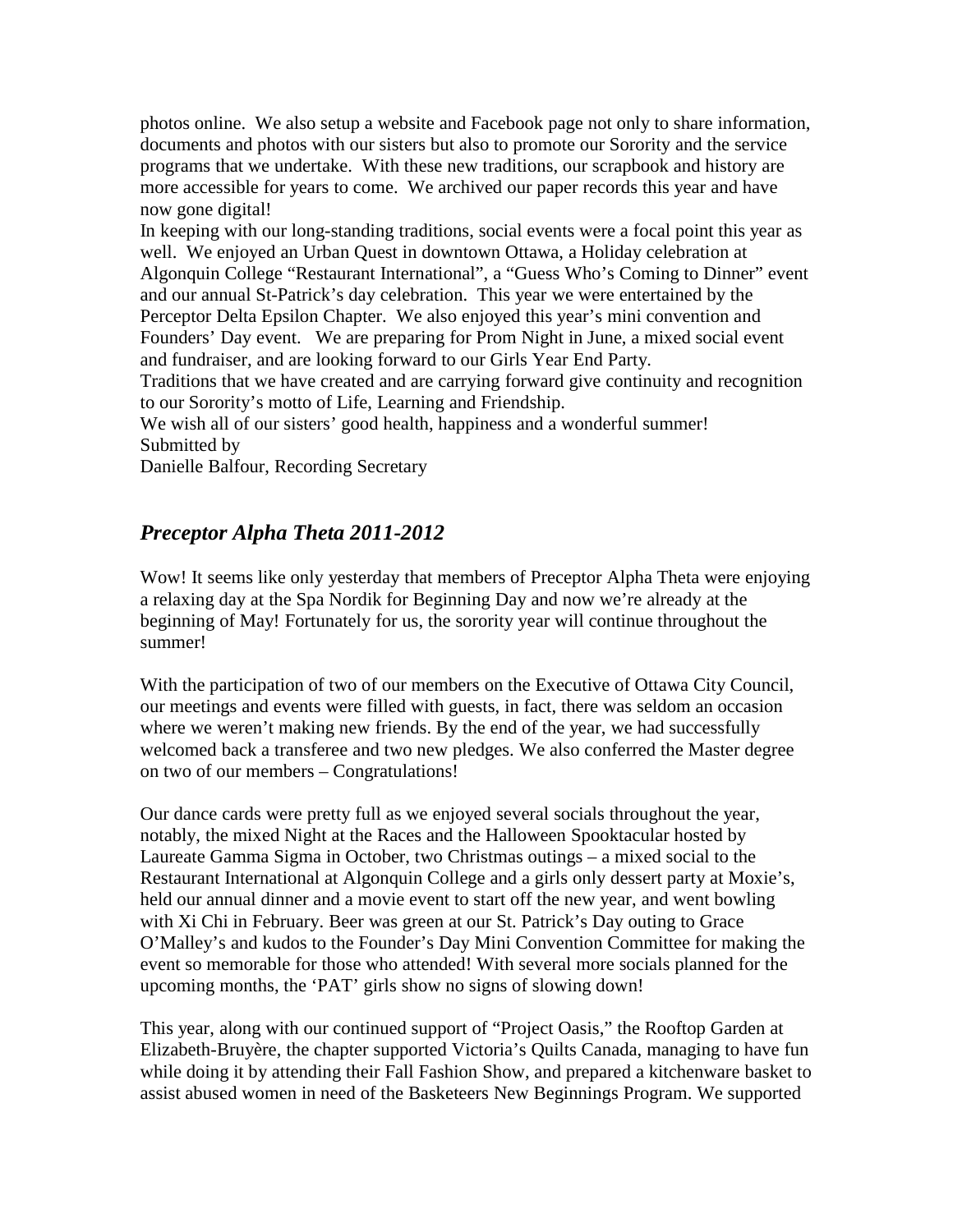the MS Christmas Party and an Al-anon program called "Strengthening Families for the Future." To support these projects, our members have coordinated the sales of frozen berries and planting bulbs, and took part in the inventory at Pantry Plus for which we would like to thank Lynda Chenier for giving us the opportunity. We also volunteered at the Navan Fair.

In terms of programs, sisters have proven to be very knowledgeable. We enjoyed hearing about the development of the colours of friendship, learning how to use our new online document sharing tool, the benefits of cinnamon and honey and a worthwhile project to recycle milk bags into bed mats for third world countries. Guests as well as sisters enjoyed a workshop on card making but, for our group, the program that sisters agreed was the most beneficial was the one on packing like a pro! Considering how much our sisters travel, we all agreed the tips would come in handy!

With still more fun and excitement to come before we pause before the next beginning day, we wish all of our Ottawa sisters a safe and happy summer!

#### CHAPTER CHATTER – PRECEPTOR EPSILON ETA – 2011

Preceptor Epsilon Eta had a very busy and fun Sorority Year, as the following clearly demonstrates.

In April, Cathy Charette and Jackie Leury gave a joint program on exercise. Cathy's portion emphasized the benefits of exercise both physical and mental and her favourite forms of exercise i.e. walking, yoga and aqua fitness. Jackie spoke on her participation in the Margaret Morris program. Most of the members had not heard of this program. In May, Jacquie Rawes welcomed us to a fondue on May 24 at Karen Graszat home. The delectable menu started with Caesar Salad and hot cheese fondue, followed by a tomato based fondue for beef, chicken and mushrooms plus chocolate fondue and fresh fruit for dessert.

During the summer months, we read the book "The Help". For our program in September we had a long and lively discussion on the book.. In October, Wendy Guay gave her program on the medical condition, "Shingles", the causes, symptoms and treatments. November: Cathy Charette gave her program on the world population reaching 7 billion. The world's population topped 7 billion on October 31, 2011.

In January, Jackie Leury told us a little about May Court Hospice. In February, Pat Turner gave the program on a newspaper article on "The 100 Top Children's Books". In March, Carol Streeter presented a program on behalf of herself and Sandra Lindsay (absent due to illness) on the work of Dr. Gary Chapman and specifically his book "The 5 Love Languages". In April, Karen gave her program on menopause. Each member was asked to list all the symptoms they could remember of menopause.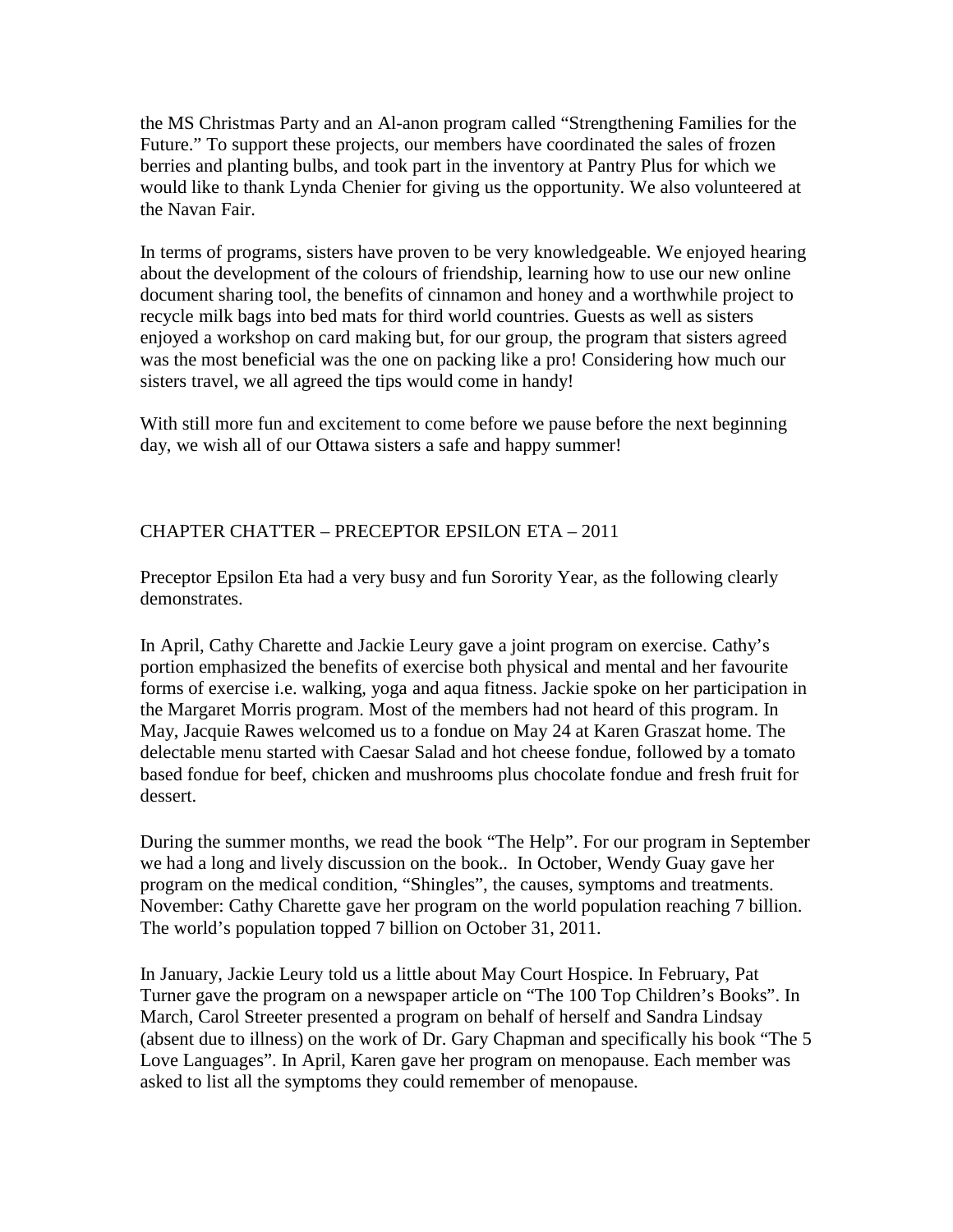For Service Preceptor Epsilon Eta made a donation to The Well which is run by the St John Evangelist Church. Several members also donated business attire for Youville Centre's "Dress for Success" program. Jacquie Rawes knit squares for "Squares for Canada". We also purchased toys for the Angel Tree at Christmas. We supported City Council's financial support of the MS Christmas Party, and supported the Canadian Cancer Society by selling daffodils at local grocery stores.

For Socials we had a fondue on May 24 at Karen Graszat home. June was our Chapter Birthday Party and was held at Pat Turner's house. Our Beginning Day event, we held a "Tea, Tale or Treasure" at Karen Graszat's house. The theme involved each member either presenting a tale or produce a treasure along with the importance of their particular treasurer, while sharing a "cup of tea". This was an excellent event as each treasure presented gave us an opportunity to learn personal information on each member. We went to the movie"The Help". In October we met at Carol Streeter's house for an evening of Muffin Madness. Each member was asked to bring their favourite healthy muffins and the recipe. November was Christmas craft. In December we met at Romaine's house to celebrate the Christmas Season and have our Secret Sister gift exchange. This annual Christmas tradition lent itself beautifully to a teaching moment to our newest Sister and Pledge, Carol McEvoy.

In February we met at Cathy Charette's house for a Valentine's Day Dinner. April was the Mini Convention and Founder's Day, and in May we were entertained by Zeta Chapter, "Minute to Win It".

Our chapter is very small but we are busy and active. It is hoped we can attract more or new members next year. Submitted by: Romaine M. Derhak, President

Sigma Chapter 2011-2012-Chapter Chatter

Sigma's motto the last couple of years has been "small but mighty" and this year we did it with a bang!!

We had Programs on Membership, Thanksgiving, Jack O'Lanterns, Fudge, Gingerbread a History, City Council, Lego, Queen Elizabeth II Diamond Jubilee, Different Kinds of Tea's, and Ice Cream to name a few.

Our Service Projects included School Supplies, MS Christmas Party, Brown Bag Food Drive, and Heart and Stroke.

Our Socials ranged from Beginning Day at the Almonte Barley Mow, "Get to know your Sister Socials", Canadian War Museum, City Council Christmas, Sigma Christmas, Chinese Dinner, Dinner and a Movie, Ukrainian Eggs, Founder's Day and Mini Convention, Dairy Queen, Perth Shoe Sale Social,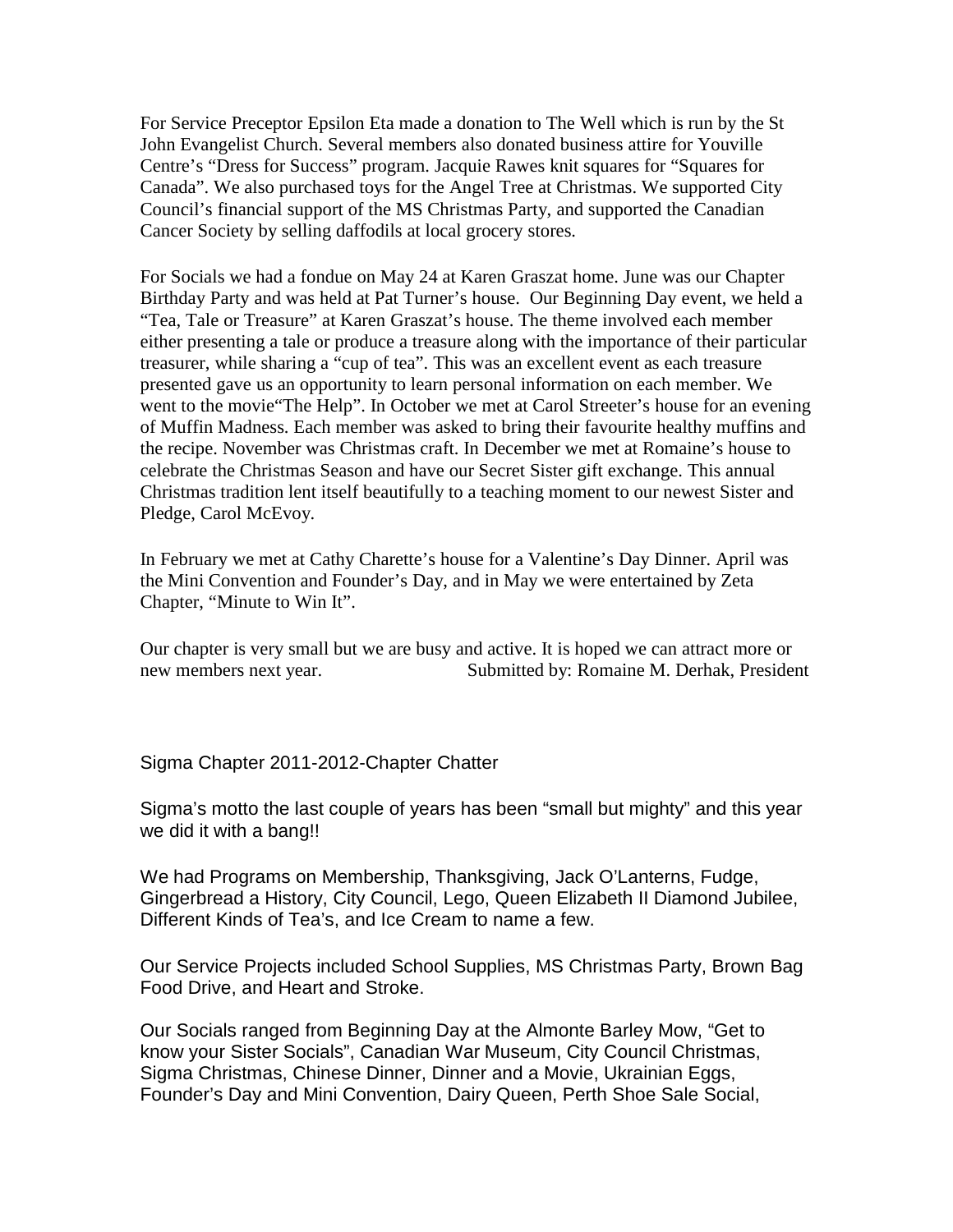Wind Up at the Almonte Barley Mow and a Progression Tea.

Our Ways and Means included our famous Fudge, including adding gourmet varieties at Founder's Day. We also put together six great Silent Auction baskets at the AGM meeting.

We were so busy this year it was easy to have fun with our fellow sisters including being hosted by Xi Chi and learning the fast pace dice game Bonco!

But like everything good things must come to and end, and us Sigma Gal's have to say goodbye to Sigma Chapter. Tara Hamilton progressed to Exemplar, and both she and Nancy Jones chose to join Xi Alpha Lambda Chapter and Julie Kerslake chose to join Zeta as well as taking on the responsibilities of City Council 2nd Vice President for the coming year.

Good luck to all you Sigma Gal's! Long Live Sigma with Future Sigma Gal's!

Submitted by Tara Hamilton.

#### **A Word on Chapter Entertaining**

What better way to share ideas and experiences on chapter entertaining than within the pages of Chapter Chatter? Thanks to the feedback and stories shared by sisters in several of the chapters that participated in the 2011-2012 year, there is a wealth of activities to draw upon for inspiration! Here is a sample:

**t the hop:** Preceptor Alpha Eta and Xi Alpha Lambda went back in time, to the 50s, era of the birth of rock'n'roll and Juke-boxes, poodle skirts and soda shops. Sisters were encouraged to dress in theme and there were several poodle skirts, Capri's, a reversed cardigan and even had a 'Rizzo'. In tribute to the decade where McDonalds became a corporation and when the Burger King was born, guests enjoyed burgers and tasty hand cut fries that would do any diner proud, and of course, sundaes for dessert. Activities included paddleball and jacks, an egg around the post rally and a hula hoop contest. It was a great evening of conversation and laughs!

 **Halloween Spooktacular:** Dressed in Halloween colours, Laureate Gamma Sigma welcomed sisters in Preceptor Alpha Theta to a celebration of Halloween. With glitter and feathers, ordinary black masks were transformed into things of beauty that would do any masquerade ball proud. Through a variety of contests and quizzes, sisters learned about apple varieties and myths and truths about the holiday. Shaundra Mitchener knows how to wield a knife as she proved during the apple peeling contest. Those who